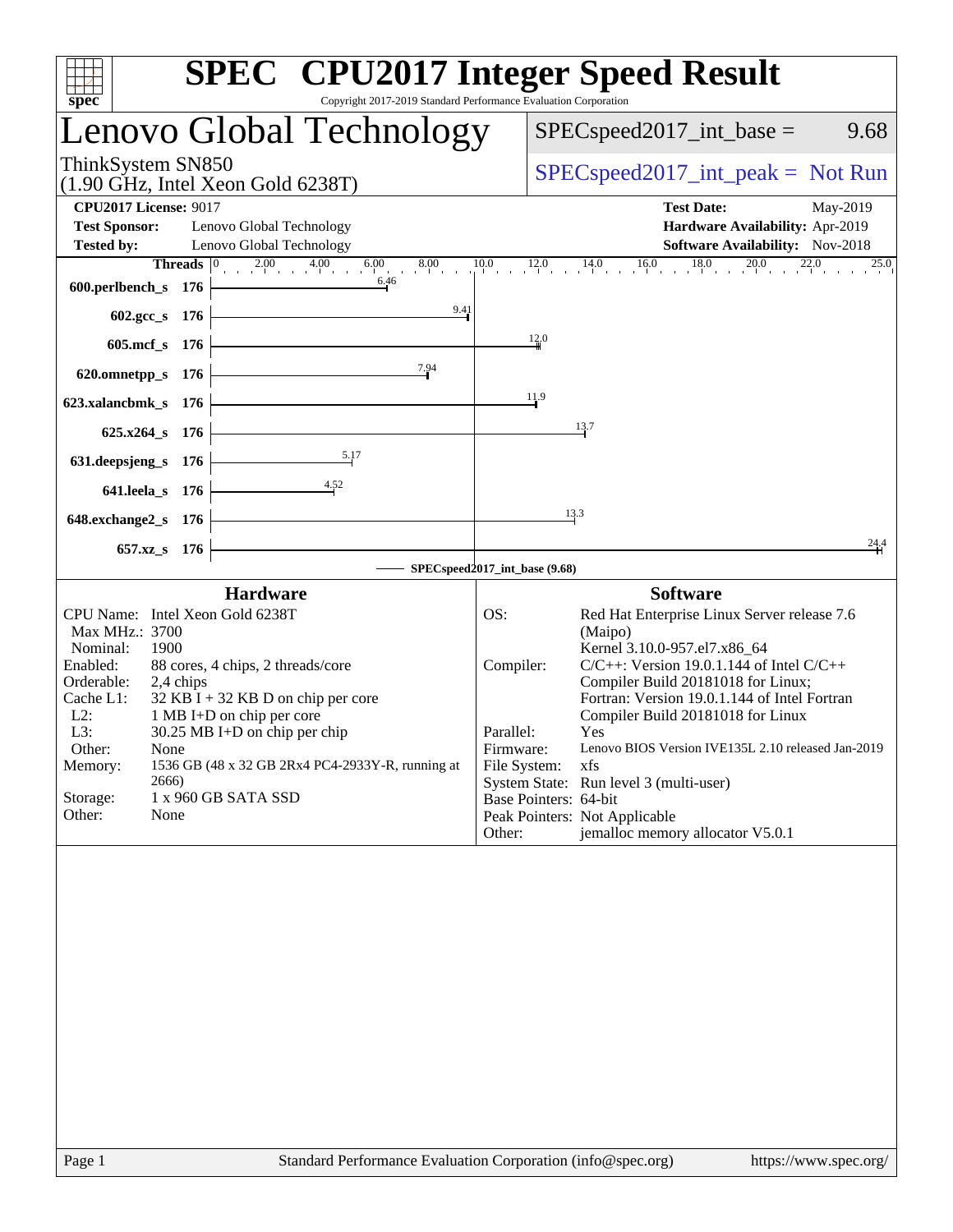

## Lenovo Global Technology

 $SPEC speed2017\_int\_base =$  9.68

(1.90 GHz, Intel Xeon Gold 6238T) ThinkSystem SN850<br>(1.00 CHz, Intel Year Gald 6228T) [SPECspeed2017\\_int\\_peak =](http://www.spec.org/auto/cpu2017/Docs/result-fields.html#SPECspeed2017intpeak) Not Run

**[Test Sponsor:](http://www.spec.org/auto/cpu2017/Docs/result-fields.html#TestSponsor)** Lenovo Global Technology **[Hardware Availability:](http://www.spec.org/auto/cpu2017/Docs/result-fields.html#HardwareAvailability)** Apr-2019 **[Tested by:](http://www.spec.org/auto/cpu2017/Docs/result-fields.html#Testedby)** Lenovo Global Technology **[Software Availability:](http://www.spec.org/auto/cpu2017/Docs/result-fields.html#SoftwareAvailability)** Nov-2018

**[CPU2017 License:](http://www.spec.org/auto/cpu2017/Docs/result-fields.html#CPU2017License)** 9017 **[Test Date:](http://www.spec.org/auto/cpu2017/Docs/result-fields.html#TestDate)** May-2019

### **[Results Table](http://www.spec.org/auto/cpu2017/Docs/result-fields.html#ResultsTable)**

|                                      | <b>Base</b>    |                |       |                |       |                | <b>Peak</b>     |                |                |              |                |              |                |              |
|--------------------------------------|----------------|----------------|-------|----------------|-------|----------------|-----------------|----------------|----------------|--------------|----------------|--------------|----------------|--------------|
| <b>Benchmark</b>                     | <b>Threads</b> | <b>Seconds</b> | Ratio | <b>Seconds</b> | Ratio | <b>Seconds</b> | Ratio           | <b>Threads</b> | <b>Seconds</b> | <b>Ratio</b> | <b>Seconds</b> | <b>Ratio</b> | <b>Seconds</b> | <b>Ratio</b> |
| 600.perlbench_s                      | 176            | 276            | 6.43  | 274            | 6.49  | 275            | 6.46            |                |                |              |                |              |                |              |
| $602 \text{.} \text{gcc}\text{_<}$ s | 176            | 424            | 9.40  | 421            | 9.46  | 423            | 9.41            |                |                |              |                |              |                |              |
| $605$ .mcf s                         | 176            | 393            | 12.0  | 395            | 12.0  | 391            | 12.1            |                |                |              |                |              |                |              |
| 620.omnetpp_s                        | 176            | 205            | 7.94  | 206            | 7.91  | 204            | 7.99            |                |                |              |                |              |                |              |
| 623.xalancbmk s                      | 176            | 119            | 11.9  | <u>119</u>     | 11.9  | 119            | 11.9            |                |                |              |                |              |                |              |
| 625.x264 s                           | 176            | 129            | 13.7  | 128            | 13.7  | 129            | 13.7            |                |                |              |                |              |                |              |
| 631.deepsjeng_s                      | 176            | 277            | 5.17  | 277            | 5.17  | 277            | 5.17            |                |                |              |                |              |                |              |
| 641.leela s                          | 176            | 378            | 4.52  | 378            | 4.52  | 378            | 4.52            |                |                |              |                |              |                |              |
| 648.exchange2_s                      | 176            | 221            | 13.3  | 220            | 13.3  | 220            | 13.3            |                |                |              |                |              |                |              |
| $657.xz$ s                           | 176            | 253            | 24.4  | 251            | 24.6  |                | $253 \mid 24.4$ |                |                |              |                |              |                |              |
| $SPECspeed2017$ int base =<br>9.68   |                |                |       |                |       |                |                 |                |                |              |                |              |                |              |

**[SPECspeed2017\\_int\\_peak =](http://www.spec.org/auto/cpu2017/Docs/result-fields.html#SPECspeed2017intpeak) Not Run**

Results appear in the [order in which they were run.](http://www.spec.org/auto/cpu2017/Docs/result-fields.html#RunOrder) Bold underlined text [indicates a median measurement.](http://www.spec.org/auto/cpu2017/Docs/result-fields.html#Median)

### **[Operating System Notes](http://www.spec.org/auto/cpu2017/Docs/result-fields.html#OperatingSystemNotes)**

Stack size set to unlimited using "ulimit -s unlimited"

### **[General Notes](http://www.spec.org/auto/cpu2017/Docs/result-fields.html#GeneralNotes)**

Environment variables set by runcpu before the start of the run: KMP AFFINITY = "granularity=fine, scatter" LD\_LIBRARY\_PATH = "/home/cpu2017-1.0.5-ic19.0u1/lib/intel64" LD\_LIBRARY\_PATH = "\$LD\_LIBRARY\_PATH:/home/cpu2017-1.0.5-ic19.0u1/je5.0.1-64" OMP\_STACKSIZE = "192M" Binaries compiled on a system with 1x Intel Core i9-7900X CPU + 32GB RAM memory using Redhat Enterprise Linux 7.5 Transparent Huge Pages enabled by default Prior to runcpu invocation Filesystem page cache synced and cleared with: sync; echo 3> /proc/sys/vm/drop\_caches NA: The test sponsor attests, as of date of publication, that CVE-2017-5754 (Meltdown) is mitigated in the system as tested and documented. Yes: The test sponsor attests, as of date of publication, that CVE-2017-5753 (Spectre variant 1) is mitigated in the system as tested and documented. Yes: The test sponsor attests, as of date of publication, that CVE-2017-5715 (Spectre variant 2) is mitigated in the system as tested and documented. Yes: The test sponsor attests, as of date of publication, that CVE-2018-3640 (Spectre variant 3a) is mitigated in the system as tested and documented. Yes: The test sponsor attests, as of date of publication, that CVE-2018-3639 (Spectre variant 4) is mitigated in the system as tested and documented. jemalloc, a general purpose malloc implementation built with the RedHat Enterprise 7.5, and the system compiler gcc 4.8.5 **(Continued on next page)**

| Page 2 | Standard Performance Evaluation Corporation (info@spec.org) | https://www.spec.org/ |
|--------|-------------------------------------------------------------|-----------------------|
|        |                                                             |                       |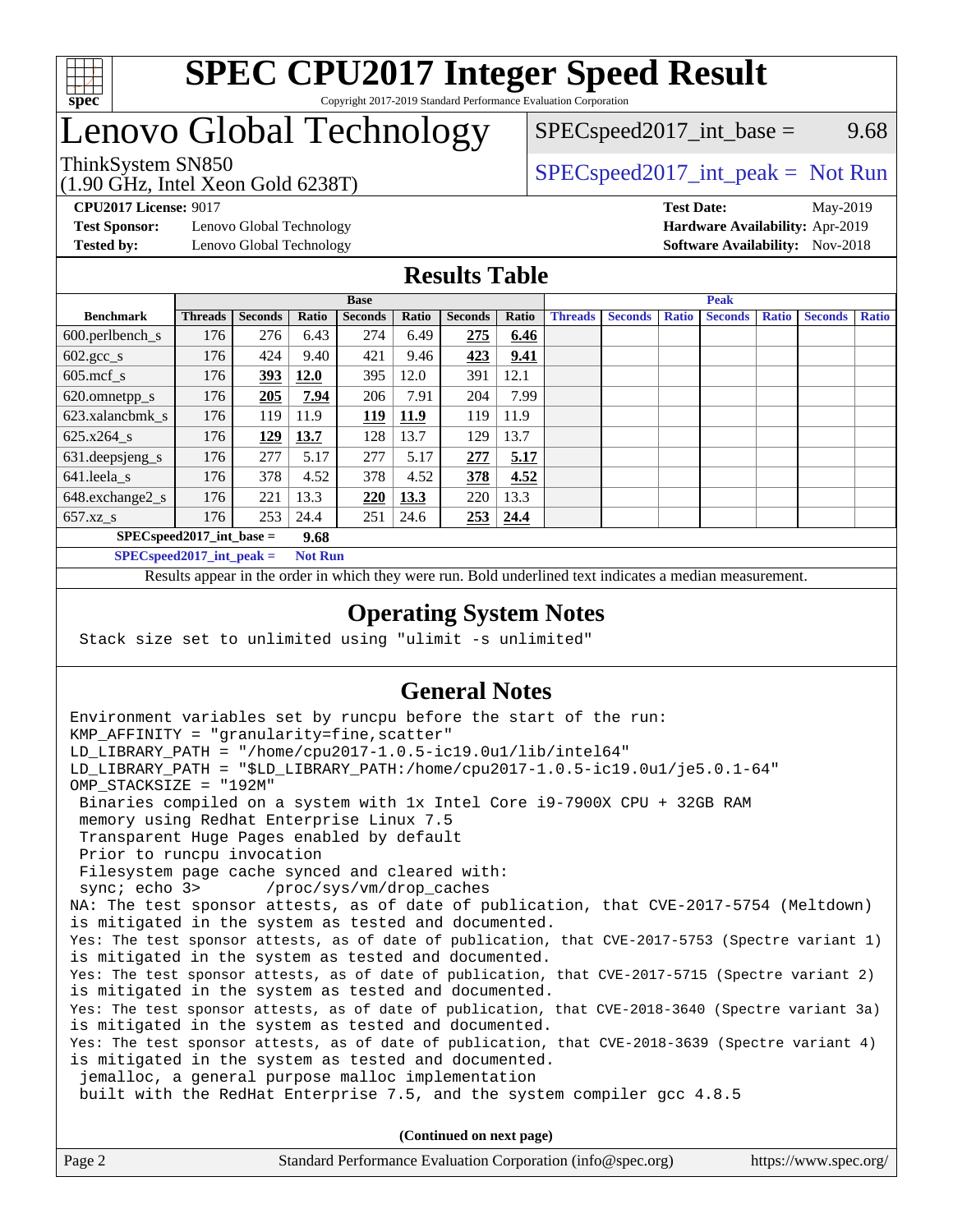

## Lenovo Global Technology

ThinkSystem SN850<br>(1.00 CHz, Intel Year Gald 6228T) [SPECspeed2017\\_int\\_peak =](http://www.spec.org/auto/cpu2017/Docs/result-fields.html#SPECspeed2017intpeak) Not Run

 $SPEC speed2017\_int\_base =$  9.68

(1.90 GHz, Intel Xeon Gold 6238T)

**[Test Sponsor:](http://www.spec.org/auto/cpu2017/Docs/result-fields.html#TestSponsor)** Lenovo Global Technology **[Hardware Availability:](http://www.spec.org/auto/cpu2017/Docs/result-fields.html#HardwareAvailability)** Apr-2019 **[Tested by:](http://www.spec.org/auto/cpu2017/Docs/result-fields.html#Testedby)** Lenovo Global Technology **[Software Availability:](http://www.spec.org/auto/cpu2017/Docs/result-fields.html#SoftwareAvailability)** Nov-2018

**[CPU2017 License:](http://www.spec.org/auto/cpu2017/Docs/result-fields.html#CPU2017License)** 9017 **[Test Date:](http://www.spec.org/auto/cpu2017/Docs/result-fields.html#TestDate)** May-2019

### **[General Notes \(Continued\)](http://www.spec.org/auto/cpu2017/Docs/result-fields.html#GeneralNotes)**

sources available from jemalloc.net or <https://github.com/jemalloc/jemalloc/releases>

### **[Platform Notes](http://www.spec.org/auto/cpu2017/Docs/result-fields.html#PlatformNotes)**

Page 3 Standard Performance Evaluation Corporation [\(info@spec.org\)](mailto:info@spec.org) <https://www.spec.org/> BIOS configuration: Choose Operating Mode set to Custom Mode Page Policy set to Adaptive Trusted Execution Technology set to Enable CPU Frequency Limits set to Restrict Maximum Frequency Sysinfo program /home/cpu2017-1.0.5-ic19.0u1/bin/sysinfo Rev: r5974 of 2018-05-19 9bcde8f2999c33d61f64985e45859ea9 running on localhost.localdomain Mon May 13 01:57:07 2019 SUT (System Under Test) info as seen by some common utilities. For more information on this section, see <https://www.spec.org/cpu2017/Docs/config.html#sysinfo> From /proc/cpuinfo model name : Intel(R) Xeon(R) Gold 6238T CPU @ 1.90GHz 4 "physical id"s (chips) 176 "processors" cores, siblings (Caution: counting these is hw and system dependent. The following excerpts from /proc/cpuinfo might not be reliable. Use with caution.) cpu cores : 22 siblings : 44 physical 0: cores 0 1 2 3 4 5 8 9 10 11 12 16 17 18 19 20 21 24 25 26 27 28 physical 1: cores 0 1 2 3 4 5 8 9 10 11 12 16 17 18 19 20 21 24 25 26 27 28 physical 2: cores 0 1 2 3 4 5 8 9 10 11 12 16 17 18 19 20 21 24 25 26 27 28 physical 3: cores 0 1 2 3 4 5 8 9 10 11 12 16 17 18 19 20 21 24 25 26 27 28 From lscpu: Architecture: x86\_64 CPU op-mode(s): 32-bit, 64-bit Byte Order: Little Endian CPU(s): 176 On-line CPU(s) list: 0-175 Thread(s) per core: 2 Core(s) per socket: 22 Socket(s): 4 NUMA node(s): 4 Vendor ID: GenuineIntel CPU family: 6 Model: 85 Model name: Intel(R) Xeon(R) Gold 6238T CPU @ 1.90GHz Stepping: 6 CPU MHz: 1900.000 **(Continued on next page)**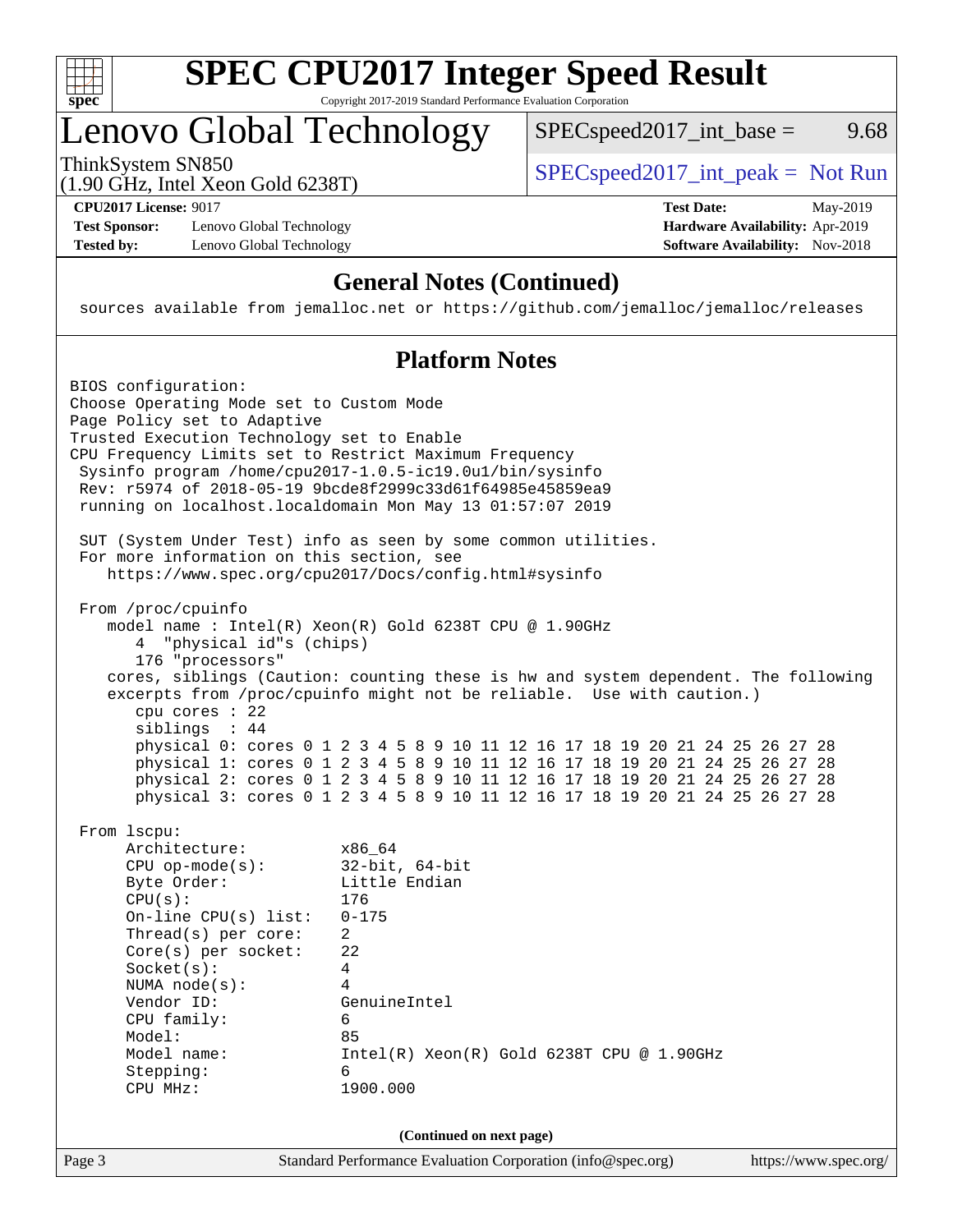

Lenovo Global Technology

 $SPEC speed2017\_int\_base =$  9.68

ThinkSystem SN850<br>(1.00 CHz, Intel Year Gald 6228T) [SPECspeed2017\\_int\\_peak =](http://www.spec.org/auto/cpu2017/Docs/result-fields.html#SPECspeed2017intpeak) Not Run

#### **[CPU2017 License:](http://www.spec.org/auto/cpu2017/Docs/result-fields.html#CPU2017License)** 9017 **[Test Date:](http://www.spec.org/auto/cpu2017/Docs/result-fields.html#TestDate)** May-2019

**[Test Sponsor:](http://www.spec.org/auto/cpu2017/Docs/result-fields.html#TestSponsor)** Lenovo Global Technology **[Hardware Availability:](http://www.spec.org/auto/cpu2017/Docs/result-fields.html#HardwareAvailability)** Apr-2019 **[Tested by:](http://www.spec.org/auto/cpu2017/Docs/result-fields.html#Testedby)** Lenovo Global Technology **[Software Availability:](http://www.spec.org/auto/cpu2017/Docs/result-fields.html#SoftwareAvailability)** Nov-2018

(1.90 GHz, Intel Xeon Gold 6238T)

### **[Platform Notes \(Continued\)](http://www.spec.org/auto/cpu2017/Docs/result-fields.html#PlatformNotes)**

| BogoMIPS:               | 3800.00                 |
|-------------------------|-------------------------|
| Virtualization:         | $VT - x$                |
| $L1d$ cache:            | 32K                     |
| $L1i$ cache:            | 32K                     |
| $L2$ cache:             | 1024K                   |
| $L3$ cache:             | 30976K                  |
| NUMA $node0$ $CPU(s)$ : | $0 - 21.88 - 109$       |
| NUMA nodel CPU(s):      | $22 - 43, 110 - 131$    |
| NUMA $node2$ $CPU(s)$ : | $44 - 65, 132 - 153$    |
| NUMA node3 CPU(s):      | $66 - 87, 154 - 175$    |
| $1.7 - 1.7$             | المستدامة المتسد المحمد |

Flags: fpu vme de pse tsc msr pae mce cx8 apic sep mtrr pge mca cmov pat pse36 clflush dts acpi mmx fxsr sse sse2 ss ht tm pbe syscall nx pdpe1gb rdtscp lm constant\_tsc art arch\_perfmon pebs bts rep\_good nopl xtopology nonstop\_tsc aperfmperf eagerfpu pni pclmulqdq dtes64 monitor ds\_cpl vmx smx est tm2 ssse3 sdbg fma cx16 xtpr pdcm pcid dca sse4\_1 sse4\_2 x2apic movbe popcnt tsc\_deadline\_timer aes xsave avx f16c rdrand lahf\_lm abm 3dnowprefetch epb cat\_l3 cdp\_l3 intel\_pt ssbd mba ibrs ibpb stibp ibrs\_enhanced tpr\_shadow vnmi flexpriority ept vpid fsgsbase tsc\_adjust bmi1 hle avx2 smep bmi2 erms invpcid rtm cqm mpx rdt\_a avx512f avx512dq rdseed adx smap clflushopt clwb avx512cd avx512bw avx512vl xsaveopt xsavec xgetbv1 cqm\_llc cqm\_occup\_llc cqm\_mbm\_total cqm\_mbm\_local dtherm ida arat pln pts hwp\_epp pku ospke avx512\_vnni spec\_ctrl intel\_stibp flush\_l1d arch\_capabilities

 /proc/cpuinfo cache data cache size : 30976 KB

 From numactl --hardware WARNING: a numactl 'node' might or might not correspond to a physical chip. available: 4 nodes (0-3) node 0 cpus: 0 1 2 3 4 5 6 7 8 9 10 11 12 13 14 15 16 17 18 19 20 21 88 89 90 91 92 93 94 95 96 97 98 99 100 101 102 103 104 105 106 107 108 109 node 0 size: 392885 MB node 0 free: 383179 MB node 1 cpus: 22 23 24 25 26 27 28 29 30 31 32 33 34 35 36 37 38 39 40 41 42 43 110 111 112 113 114 115 116 117 118 119 120 121 122 123 124 125 126 127 128 129 130 131 node 1 size: 393216 MB node 1 free: 384357 MB node 2 cpus: 44 45 46 47 48 49 50 51 52 53 54 55 56 57 58 59 60 61 62 63 64 65 132 133 134 135 136 137 138 139 140 141 142 143 144 145 146 147 148 149 150 151 152 153 node 2 size: 393216 MB node 2 free: 384421 MB node 3 cpus: 66 67 68 69 70 71 72 73 74 75 76 77 78 79 80 81 82 83 84 85 86 87 154 155 156 157 158 159 160 161 162 163 164 165 166 167 168 169 170 171 172 173 174 175 node 3 size: 393216 MB node 3 free: 384282 MB node distances: node 0 1 2 3 0: 10 21 21 21

**(Continued on next page)**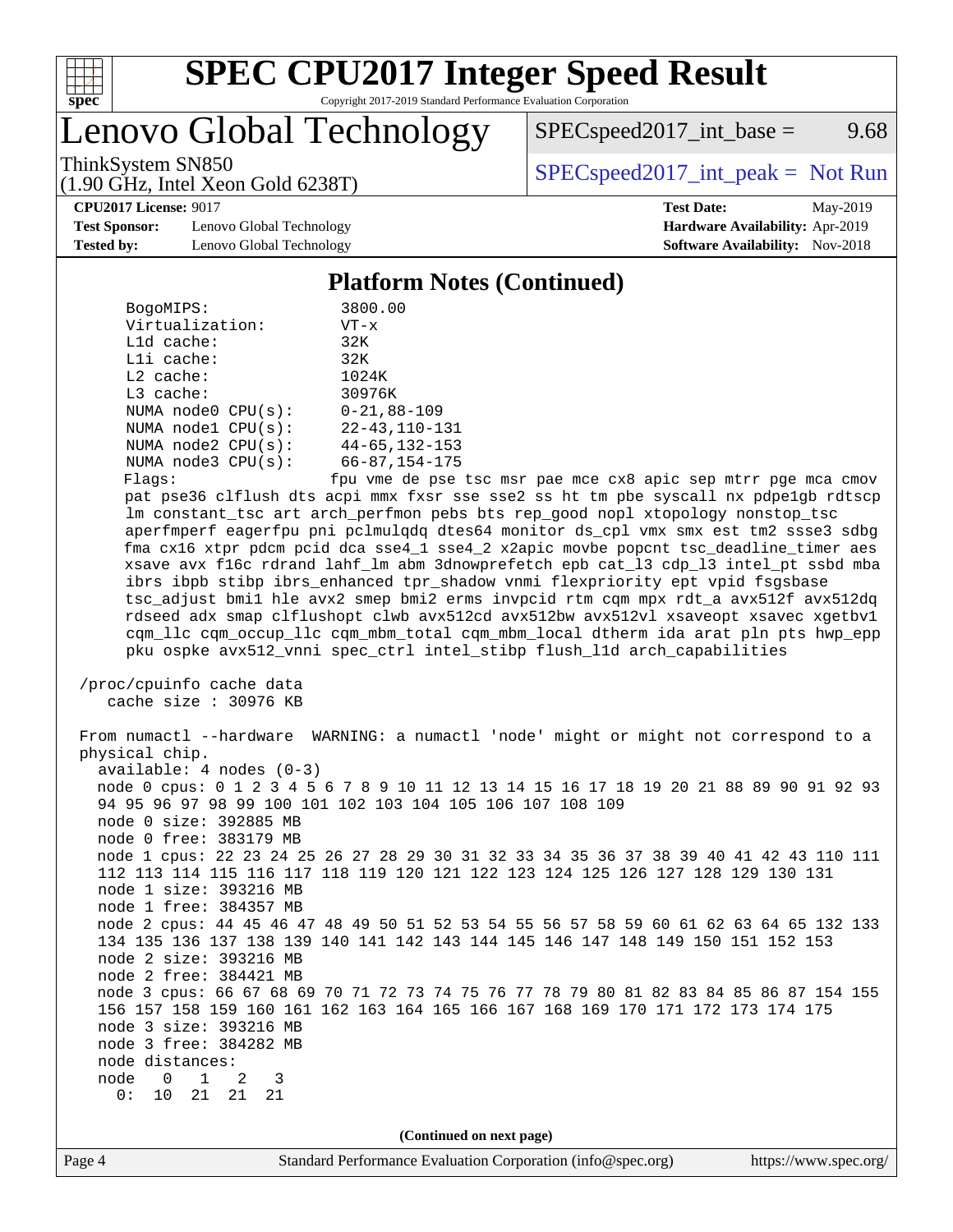| spec <sup>®</sup> |                                                                                  |                                                                                                          |                |                                    | Copyright 2017-2019 Standard Performance Evaluation Corporation                                                            | <b>SPEC CPU2017 Integer Speed Result</b>                                                                                                                                                                                                                                                                                                                                                                             |                   |                                                                    |          |
|-------------------|----------------------------------------------------------------------------------|----------------------------------------------------------------------------------------------------------|----------------|------------------------------------|----------------------------------------------------------------------------------------------------------------------------|----------------------------------------------------------------------------------------------------------------------------------------------------------------------------------------------------------------------------------------------------------------------------------------------------------------------------------------------------------------------------------------------------------------------|-------------------|--------------------------------------------------------------------|----------|
|                   |                                                                                  |                                                                                                          |                |                                    | Lenovo Global Technology                                                                                                   | $SPEC speed2017\_int\_base =$                                                                                                                                                                                                                                                                                                                                                                                        |                   |                                                                    | 9.68     |
|                   | ThinkSystem SN850<br>$(1.90 \text{ GHz}, \text{Intel Xeon Gold } 6238 \text{T})$ |                                                                                                          |                |                                    |                                                                                                                            | $SPEC speed2017\_int\_peak = Not Run$                                                                                                                                                                                                                                                                                                                                                                                |                   |                                                                    |          |
| <b>Tested by:</b> | <b>CPU2017 License: 9017</b><br><b>Test Sponsor:</b>                             | Lenovo Global Technology<br>Lenovo Global Technology                                                     |                |                                    |                                                                                                                            |                                                                                                                                                                                                                                                                                                                                                                                                                      | <b>Test Date:</b> | Hardware Availability: Apr-2019<br>Software Availability: Nov-2018 | May-2019 |
|                   |                                                                                  |                                                                                                          |                |                                    | <b>Platform Notes (Continued)</b>                                                                                          |                                                                                                                                                                                                                                                                                                                                                                                                                      |                   |                                                                    |          |
|                   | 1:<br>21<br>2:<br>21<br>3:<br>21                                                 | 10<br>21<br>21<br>10<br>21<br>21                                                                         | 21<br>21<br>10 |                                    |                                                                                                                            |                                                                                                                                                                                                                                                                                                                                                                                                                      |                   |                                                                    |          |
|                   | From /proc/meminfo<br>MemTotal:<br>HugePages_Total:<br>Hugepagesize:             |                                                                                                          |                | 1584959376 kB<br>0<br>2048 kB      |                                                                                                                            |                                                                                                                                                                                                                                                                                                                                                                                                                      |                   |                                                                    |          |
|                   | os-release:<br>ID="rhel"                                                         | VERSION="7.6 (Maipo)"<br>ID_LIKE="fedora"<br>VARIANT="Server"<br>VARIANT_ID="server"<br>VERSION_ID="7.6" |                | From /etc/*release* /etc/*version* | NAME="Red Hat Enterprise Linux Server"                                                                                     | PRETTY_NAME="Red Hat Enterprise Linux Server 7.6 (Maipo)"<br>redhat-release: Red Hat Enterprise Linux Server release 7.6 (Maipo)<br>system-release: Red Hat Enterprise Linux Server release 7.6 (Maipo)<br>system-release-cpe: cpe:/o:redhat:enterprise_linux:7.6:ga:server                                                                                                                                          |                   |                                                                    |          |
|                   | uname $-a$ :                                                                     |                                                                                                          |                | x86_64 x86_64 x86_64 GNU/Linux     |                                                                                                                            | Linux localhost.localdomain 3.10.0-957.el7.x86_64 #1 SMP Thu Oct 4 20:48:51 UTC 2018                                                                                                                                                                                                                                                                                                                                 |                   |                                                                    |          |
|                   |                                                                                  |                                                                                                          |                |                                    | Kernel self-reported vulnerability status:                                                                                 |                                                                                                                                                                                                                                                                                                                                                                                                                      |                   |                                                                    |          |
|                   | CVE-2017-5754 (Meltdown):                                                        |                                                                                                          |                |                                    | Not affected                                                                                                               | CVE-2017-5753 (Spectre variant 1): Mitigation: Load fences, __user pointer sanitization<br>CVE-2017-5715 (Spectre variant 2): Mitigation: Enhanced IBRS                                                                                                                                                                                                                                                              |                   |                                                                    |          |
|                   | run-level 3 May 13 01:54                                                         |                                                                                                          |                |                                    |                                                                                                                            |                                                                                                                                                                                                                                                                                                                                                                                                                      |                   |                                                                    |          |
|                   | /dev/sdb2                                                                        |                                                                                                          | xfs            |                                    | SPEC is set to: /home/cpu2017-1.0.5-ic19.0u1<br>Filesystem Type Size Used Avail Use% Mounted on<br>839G 14G 826G 2% / home |                                                                                                                                                                                                                                                                                                                                                                                                                      |                   |                                                                    |          |
|                   | Memory:                                                                          |                                                                                                          |                |                                    | BIOS Lenovo -[IVE135L-2.10]- 01/10/2019                                                                                    | Additional information from dmidecode follows. WARNING: Use caution when you interpret<br>this section. The 'dmidecode' program reads system data which is "intended to allow<br>hardware to be accurately determined", but the intent may not be met, as there are<br>frequent changes to hardware, firmware, and the "DMTF SMBIOS" standard.<br>48x Samsung M393A4K40CB2-CVF 32 GB 2 rank 2933, configured at 2666 |                   |                                                                    |          |
|                   |                                                                                  |                                                                                                          |                |                                    |                                                                                                                            |                                                                                                                                                                                                                                                                                                                                                                                                                      |                   |                                                                    |          |

**(Continued on next page)**

| Page 5 | Standard Performance Evaluation Corporation (info@spec.org) | https://www.spec.org/ |
|--------|-------------------------------------------------------------|-----------------------|
|--------|-------------------------------------------------------------|-----------------------|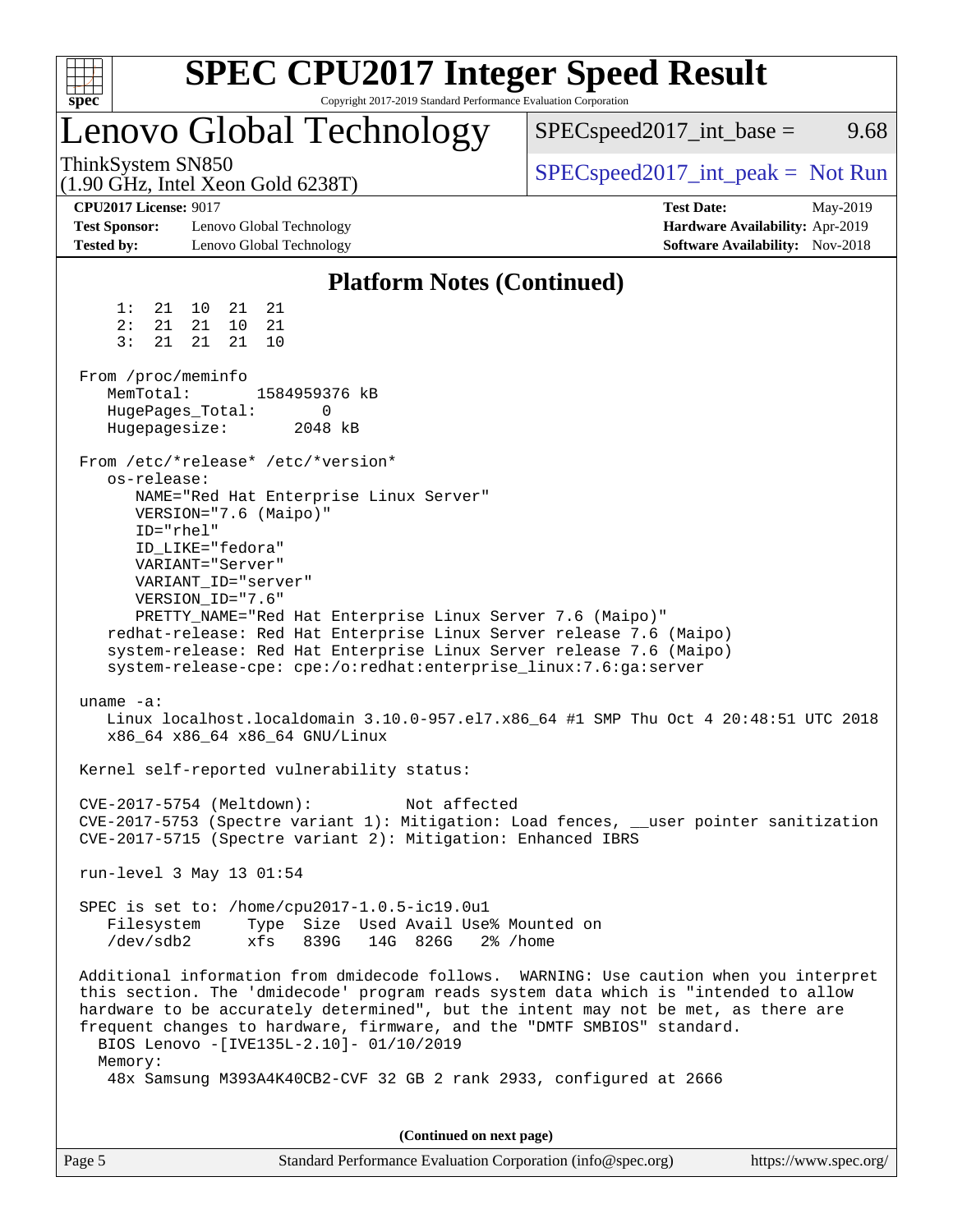

# **[SPEC CPU2017 Integer Speed Result](http://www.spec.org/auto/cpu2017/Docs/result-fields.html#SPECCPU2017IntegerSpeedResult)**

Copyright 2017-2019 Standard Performance Evaluation Corporation

## Lenovo Global Technology

ThinkSystem SN850<br>(1.00 GHz, Intel Year Gold 6238T) [SPECspeed2017\\_int\\_peak =](http://www.spec.org/auto/cpu2017/Docs/result-fields.html#SPECspeed2017intpeak) Not Run

 $SPEC speed2017\_int\_base =$  9.68

#### (1.90 GHz, Intel Xeon Gold 6238T)

**[Test Sponsor:](http://www.spec.org/auto/cpu2017/Docs/result-fields.html#TestSponsor)** Lenovo Global Technology **[Hardware Availability:](http://www.spec.org/auto/cpu2017/Docs/result-fields.html#HardwareAvailability)** Apr-2019 **[Tested by:](http://www.spec.org/auto/cpu2017/Docs/result-fields.html#Testedby)** Lenovo Global Technology **[Software Availability:](http://www.spec.org/auto/cpu2017/Docs/result-fields.html#SoftwareAvailability)** Nov-2018

**[CPU2017 License:](http://www.spec.org/auto/cpu2017/Docs/result-fields.html#CPU2017License)** 9017 **[Test Date:](http://www.spec.org/auto/cpu2017/Docs/result-fields.html#TestDate)** May-2019

### **[Platform Notes \(Continued\)](http://www.spec.org/auto/cpu2017/Docs/result-fields.html#PlatformNotes)**

(End of data from sysinfo program)

### **[Compiler Version Notes](http://www.spec.org/auto/cpu2017/Docs/result-fields.html#CompilerVersionNotes)**

| 600.perlbench $s(base)$ 602.qcc $s(base)$ 605.mcf $s(base)$ 625.x264 $s(base)$<br>CC.<br>$657.xx$ s(base)                                                                              |
|----------------------------------------------------------------------------------------------------------------------------------------------------------------------------------------|
| Intel(R) C Intel(R) 64 Compiler for applications running on Intel(R) 64,<br>Version 19.0.1.144 Build 20181018<br>Copyright (C) 1985-2018 Intel Corporation. All rights reserved.       |
| CXXC 620. omnetpp $s(base)$ 623. xalancbmk $s(base)$ 631. deepsjeng $s(base)$<br>$641.$ leela $s(base)$                                                                                |
| Intel(R) $C++$ Intel(R) 64 Compiler for applications running on Intel(R) 64,<br>Version 19.0.1.144 Build 20181018<br>Copyright (C) 1985-2018 Intel Corporation. All rights reserved.   |
| FC 648. exchange2 s(base)                                                                                                                                                              |
| Intel(R) Fortran Intel(R) 64 Compiler for applications running on Intel(R)<br>64, Version 19.0.1.144 Build 20181018<br>Copyright (C) 1985-2018 Intel Corporation. All rights reserved. |

### **[Base Compiler Invocation](http://www.spec.org/auto/cpu2017/Docs/result-fields.html#BaseCompilerInvocation)**

[C benchmarks](http://www.spec.org/auto/cpu2017/Docs/result-fields.html#Cbenchmarks): [icc -m64 -std=c11](http://www.spec.org/cpu2017/results/res2019q2/cpu2017-20190610-15005.flags.html#user_CCbase_intel_icc_64bit_c11_33ee0cdaae7deeeab2a9725423ba97205ce30f63b9926c2519791662299b76a0318f32ddfffdc46587804de3178b4f9328c46fa7c2b0cd779d7a61945c91cd35)

[C++ benchmarks:](http://www.spec.org/auto/cpu2017/Docs/result-fields.html#CXXbenchmarks) [icpc -m64](http://www.spec.org/cpu2017/results/res2019q2/cpu2017-20190610-15005.flags.html#user_CXXbase_intel_icpc_64bit_4ecb2543ae3f1412ef961e0650ca070fec7b7afdcd6ed48761b84423119d1bf6bdf5cad15b44d48e7256388bc77273b966e5eb805aefd121eb22e9299b2ec9d9)

[Fortran benchmarks](http://www.spec.org/auto/cpu2017/Docs/result-fields.html#Fortranbenchmarks): [ifort -m64](http://www.spec.org/cpu2017/results/res2019q2/cpu2017-20190610-15005.flags.html#user_FCbase_intel_ifort_64bit_24f2bb282fbaeffd6157abe4f878425411749daecae9a33200eee2bee2fe76f3b89351d69a8130dd5949958ce389cf37ff59a95e7a40d588e8d3a57e0c3fd751)